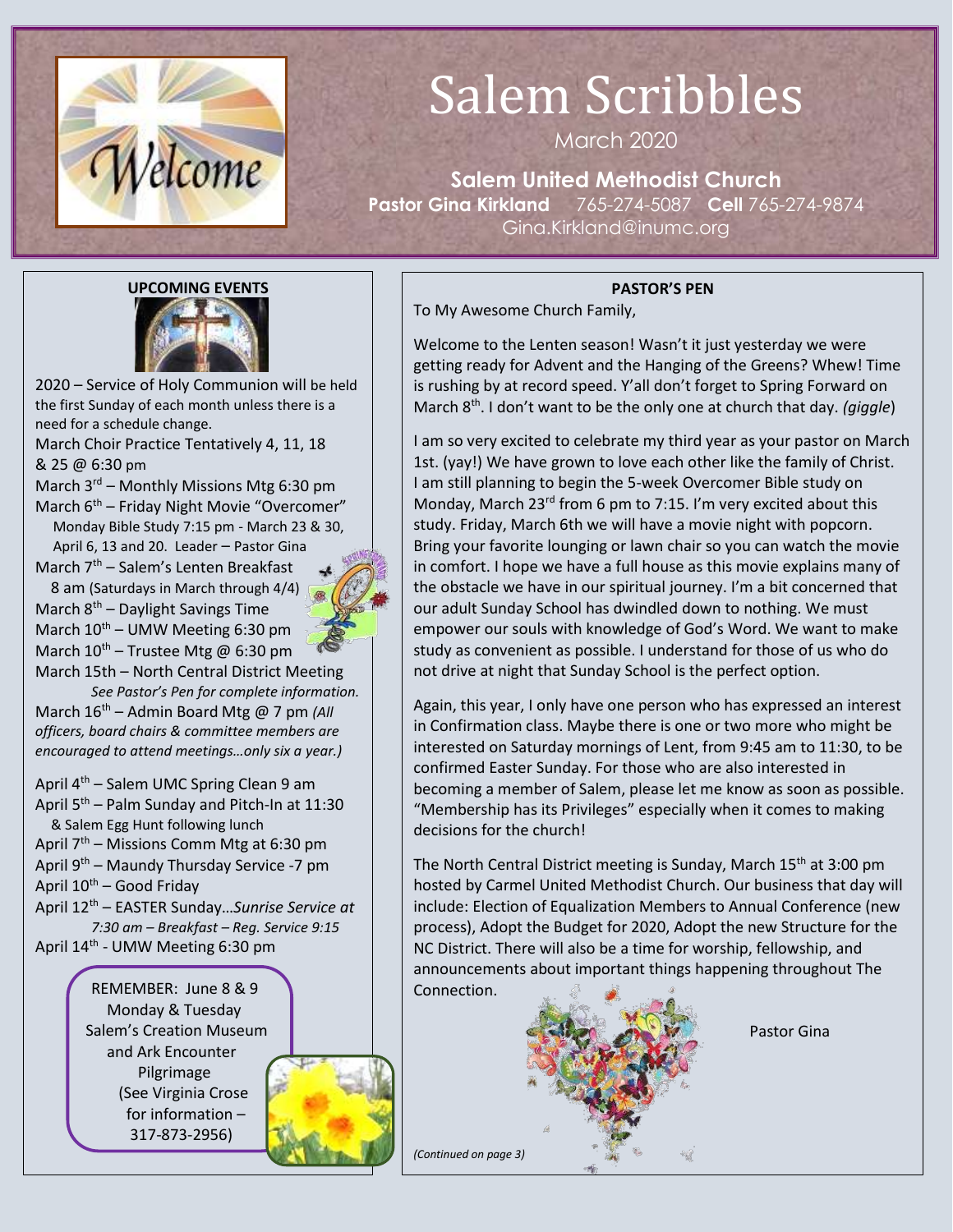# **Page 2 Salem Scribbles Contract Contract Contract Contract Contract Contract Contract Contract Contract Contract Contract Contract Contract Contract Contract Contract Contract Contract Contract Contract Contract Contr**

#### **MARCH BIRTHDAYS**

1st Sharon Walker 5th Danny Thomas 15th Tracy Puiia 2nd Joyce Cunningham 9th Rebecca Ottinger 16th Debbie Oatis 4th Judy Lamar 9th Lauren Sharp 20th Hanna Killlian 4th Kathy Mehlhop 10th Jim Cunningham 21st Mark Hough 4th Janet Petsch 12th Nancy Saubert 22nd Natalie Dieckman 5th Joshua Thayer 14th Violet Thomas 26th Lauren Overman

*(If there are corrections/additions to the birthday, anniversary and/or prayer list, please contact Martha Randel at SiSRandel@gmail.com.)*

### **THE FOLLOWING NEED PRAYERS**

| <b>Maddy Anderson</b>     | Marty Hill                  | <b>Betty Paddock</b>     |  |
|---------------------------|-----------------------------|--------------------------|--|
| <b>Ruth Anderson</b>      | <b>Steve Hipsky</b>         | <b>Annie Palmer</b>      |  |
| <b>Tonda Anderson</b>     | Louise Hoagland             | Rev. Wayne Patton        |  |
| Aunt Bobbie (90)          | <b>Mariam Fisher Hutsen</b> | Jon Peterson             |  |
| <b>Arnold's Grandson</b>  | <b>Ruthie Dawson Jett</b>   | Rodney Peterson          |  |
| Arnold's Brother-in-Law   | Keaton's father Tim         | Danny Price              |  |
| <b>Phyllis Bakeis</b>     | Libby Keck                  | Donna Price              |  |
| <b>Brenda</b>             | Roberta Keith               | Carolyn Reutter          |  |
| <b>Connie Chamberlin</b>  | Gina Kirkland               | Mrs. Ray Robert          |  |
| Danelle Friend Christy    | <b>Gail Klotz</b>           | Micah Romig              |  |
| John Cummings             | Natalie Kruger              | Marlene Schneider        |  |
| <b>Conceptione Family</b> | Jennifer Lee                | Aaron & Ronda Shipley    |  |
| Jim Curry                 | <b>Britney Maker</b>        | Deputy Sam Scott         |  |
| Marge Curry               | Sorin Martin                | <b>Stephanie Seifts</b>  |  |
| Eleanor 'Baby' Evans      | <b>Sue Martin</b>           | Sandra Sharp             |  |
| Carla Fletcher            | <b>Gerald McGowen</b>       | Marvin Starkey           |  |
| Debbie                    | <b>Ashley Medaris</b>       | Ann Stum                 |  |
| Laura Eisner              | Jim & Linda Miller          | Aaron Taylor             |  |
| Mary Ann Feeley           | Al Mizen Friends            | Jane Taylor              |  |
| Lisa Flynn                | Mark Mizen                  | Brenda & Steven Taylor   |  |
| <b>Sharlene Grizzle</b>   | <b>Barb Montelegre</b>      | <b>Ritchie Thatcher</b>  |  |
| O Hamilton                | Carol Moyer                 | Martha Vail              |  |
| Rush & Ruth Harmon        | <b>Charlie Noble</b>        | The Walker's             |  |
| Mr. Haney's Son           | Ashleigh Overman            | <b>Warren's Cousins</b>  |  |
| <b>Brittani Hawk</b>      | Lauren Overman              | <b>Betty Weatherford</b> |  |
| <b>Travis Heckart</b>     | Jessica Pabst               | Margeret Yde             |  |



**M[ARCH ANNIVERSARIES](https://www.faithclipart.com/fca/affiliate.do?id=58&coupon=christmas)** 7th - Chalmer & Virginia Crose 9th - Bill & Phyllis Bakeis 10th - Jim & Joyce Cunningham



Pray for our Salem UMC family. Pray for our troops, near and far; persecuted Christians everywhere; people in hospitals and nursing homes; and those who suffer from conflicts around the world including terrorism. Pray for victims of natural disasters. Pray for persecuted Christians and for victims of church fires, wildfire, storms and flooding. Pray for peace and safety for any and all refugees who are God's children throughout the world. Pray for those with unspoken requests. Pray for wisdom by our politicians, and pray for our country. Pray for our local first responders, EMS, medical teams, fire fighters and police who give immediate help for those in need. Pray for our protectors, border patrol officers, security guards, and for victims of crimes. Pray for our church family as we look to a way forward. Pray for our community, country and the world. And do continue to pray for "Old Man Cline!" *{All Mankind}*

*Apologies for misspelling of any names…to update information for prayer list please contact Martha at SiSRandel@gmail.com – Scribbles Co-Editor.*

Prayers for Rev. Wayne Patton and family with the loss of his wife, Norma Patton.

- Praises for Marie Urick's nephew, Doug Thomas, who recently had a stroke but is now doing well with no apparent lingering symptoms.
- Praises for Kathy Mehlhop's sister in law, Tonda Anderson, whose results from recent surgery were benign!

Praises for Margeret Yde's grandson, Owen, whose vision has improved!

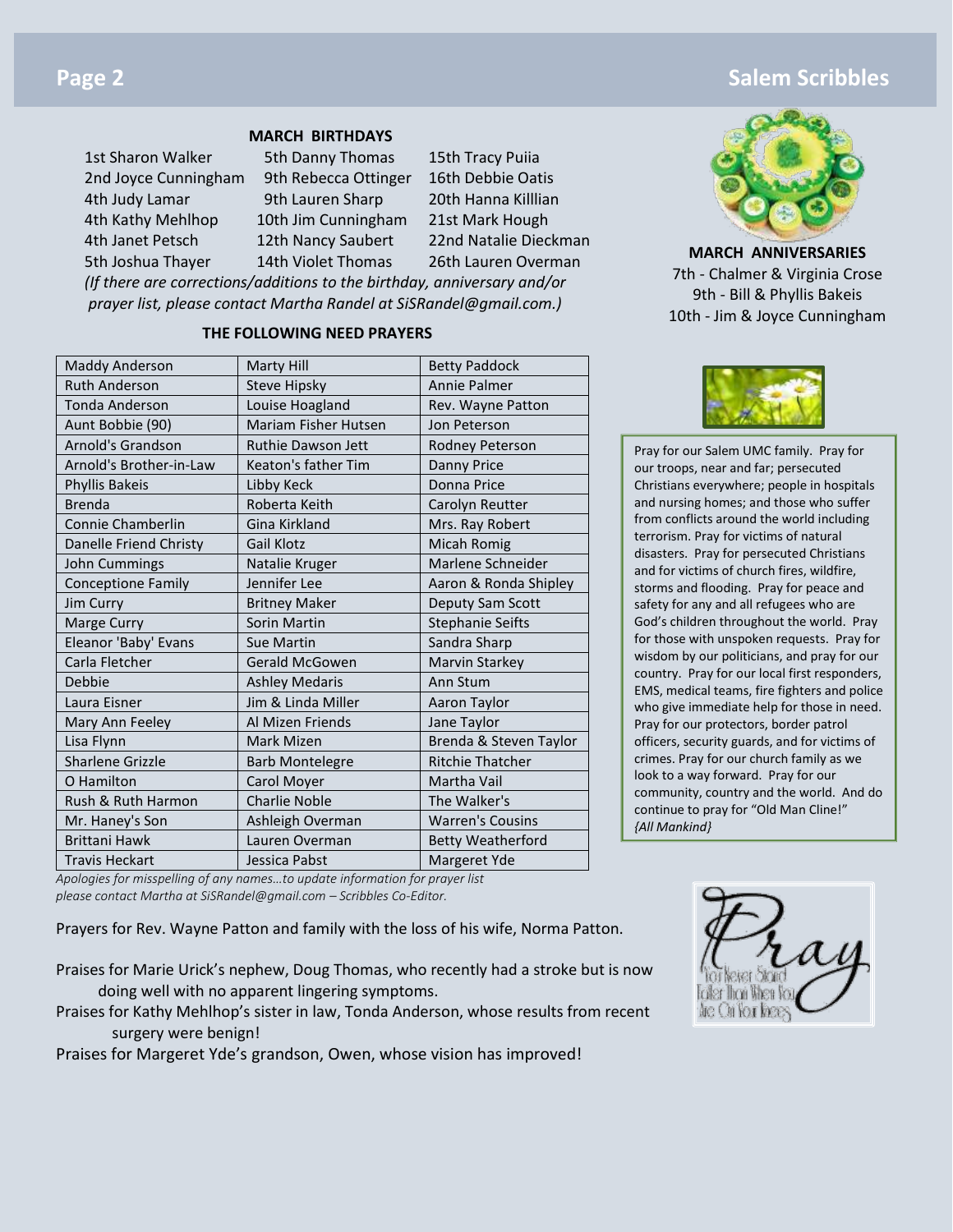#### **ASK THE PASTOR**

Dear Pastor Gina, Why do we celebrate St. Patrick's Day, why do we wear green, and is it a religious holiday?

Sincerely, Love My Green

Dear Love My Green,



That is an awesome question. St Patrick's Day is a global celebration of Irish culture on or around March 17. It particularly remembers St Patrick, one of Ireland's patron saints, who ministered Christianity in Ireland during the fifth century. St Patrick's Day is celebrated in countries with people of Irish descent with the United States being among one of them. Saint Patrick's Day, or the Feast of Saint Patrick, is a cultural and religious celebration held on March 17, the traditional death date of Saint Patrick (c. AD 385–461), the foremost patron saint of Ireland.

St. Patrick was a 5th-century missionary to Ireland and later served as bishop there. He is credited with bringing Christianity to parts of Ireland and was probably partly responsible for the Christianization of the Picts and Anglo-Saxons.

St. Patrick's revelers thought wearing green made one invisible to leprechauns, fairy creatures who would pinch anyone they could see (anyone not wearing green). People began pinching those who didn't wear green as a reminder that leprechauns would sneak up and pinch green-abstainers. On St Patrick's Day, it is customary to wear shamrocks, green clothing or green accessories. St Patrick is said to have used the shamrock, a three-leaved plant, to explain the Holy Trinity to the pagan Irish. I hope this helps.

Much love, Pastor Gina

#### *(Pastor's Pen continued from Page 1)*

Bishop Julius Trimble is presenting The State of the Church: A Conversation with Bishop Trimble at 10:00 am on Saturday, March 21<sup>st</sup> at Fishers UMC, 9691 E 116th St, Fishers, IN 46037. He will share details about the Protocol, offer perspective, and clarify priorities of the church in Indiana: but he also wants to hear from you. Come ready to share in this dialogue about the state of The United Methodist Church.

Just as a reminder, my hours for my second job at Liberty Christian Elementary School are Monday through Friday, 7:30 am to 3:30 pm. If you need to get in touch with me during those hours, please leave a message on my cell phone. I try to check it during breaks.

The Kamp Kirkland family thanks you all for all your heartfelt prayers, phone calls, texts, meals, and greeting cards as we handle the many challenges before us every day. Thank you also for everything you do to make us feel accepted, respected, supported and loved as your pastor and pastor's family. We sincerely love all of you!!!!

*P.S. I love you and you can't do anything about it!!!*

[In the love of Christ,](https://www.faithclipart.com/fca/affiliate.do?id=58&coupon=christmas)<br>Paston Gives Kindland

Pastor Gina Kirkland aka PG

As a reminder, if anyone would like or needs to contact me, I want to make sure you have my contact information. I do accept text, email and Facebook messages. 1100 Imel Drive, Anderson, IN 46012 765-274-9874 Cell Gina.Kirkland@inumc.org 765-274-5087 Home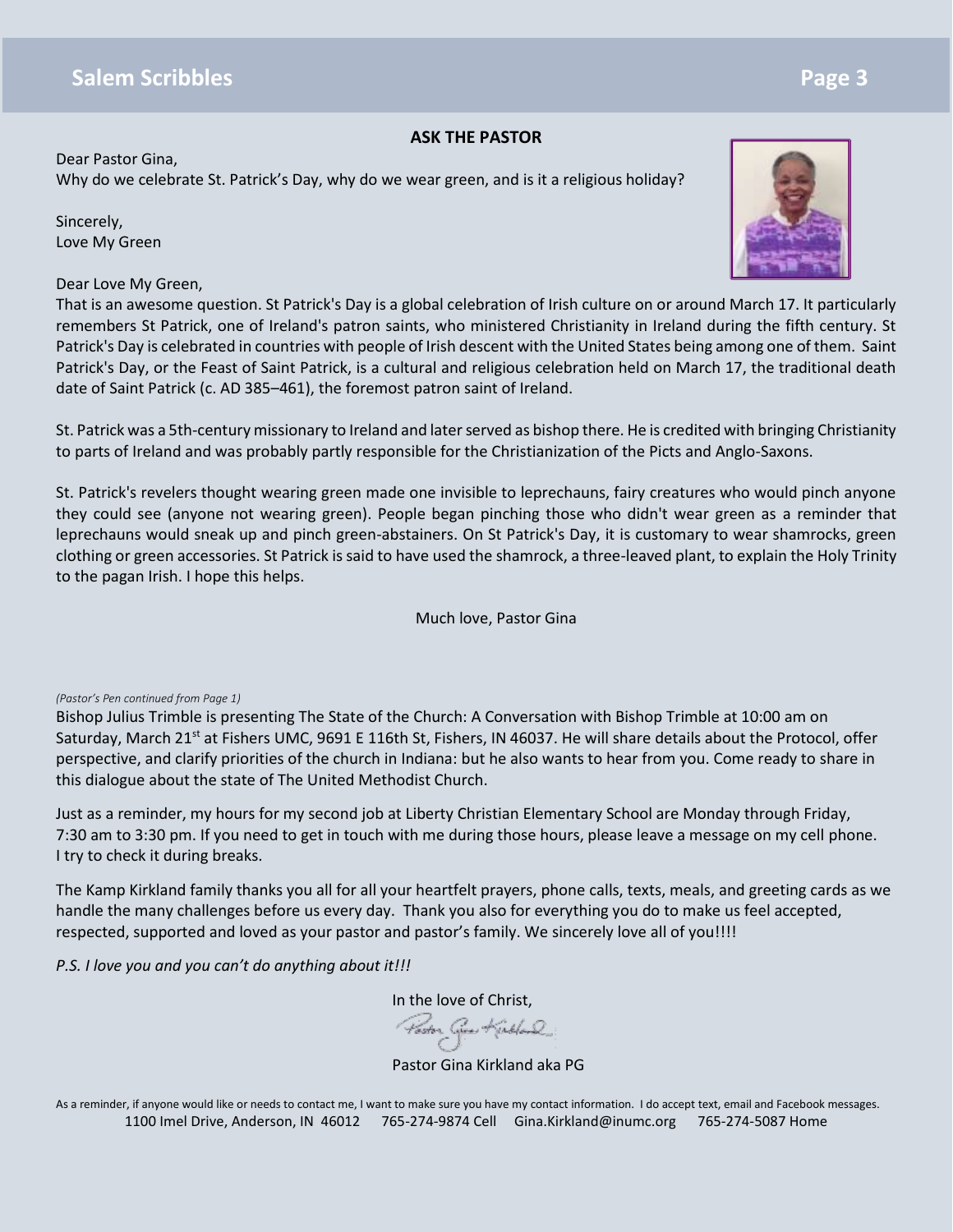#### **2020 CHILI SUPPER REPORT**

There are approximately 200 white tigers in the world. There are approximately 200 giant anteaters living in zoos around the world. And there were approximately 200 people served at the 2020 Chili Supper, receiving agape love at Salem UMC.

This year we cooked and served nine roasters of red chili, two roasters of white chili, and one crockpot vegetarian chili. Plus 112 hot dogs! I felt very loved on the night of the Chili Supper, as did every guest who visited with our church family that evening. Our congregation knows how to love on each other, and on the people in our community. Some may say we are as rare as the giant anteater, and as beautiful as the white tiger. Well done, Salem.

When it was all said and done on Sunday, we cleared around \$1790.00. Thank you to every person who made the Chili Supper a reality.

Many blessings,

*Natalie Kruger, Salem Chili Supper Chair*



#### **LENTEN BREAKFASTS AT SALEM**

The Lenten season has begun. Salem UMC will host an 8:00 a.m. breakfast and worship service on each of the Saturdays of Lent. A continental breakfast will be followed with an inspirational message each week (3/7, 3/14, 3/21,  $3/28$ .) On the sixth and final Saturday morning of April  $4<sup>th</sup>$ a hot breakfast will be served. Our speakers include Pastor Gina Kirkland, Ben Pauley, Luke Garrigus, Charlie Noble, Brian Earnhart and Bob Overman. Please plan on joining us for this season of reflection. Bring a friend, too. Holy week begins with Palm Sunday on April 5<sup>th</sup>



#### **UNITED METHODIST WOMEN**

Our first meeting of 2020 will be Tuesday, March  $10^{th}$ at 6:30 p.m. This is a new time and day of the week for UMW. We hope this change in schedule will allow some of our young mothers and/or working ladies to join us for fellowship and devotions as we strive to serve God and our community. Light refreshments will be served. We look forward to seeing each of you.

*President*, *Paula Overman*



#### **LOOSE CHANGE OFFERING**

\$52.82 was paid to The Caring Center for the 2019 fourth quarter Loose Change collections. All money collected for the first quarter of 2020 will be sent to Fletcher Place. *Treasurers, Andy Mehlhop & Donna Ricketts*

#### **2020 SUMMER CAMP**

Have you noticed all the camp posters placed around Salem Church for your review?!? Camp spaces are filling up quickly, so the sooner you sign up the better. For information or contacts you need, see or call **Marie Urick**→317-769-6331. Marie also has the I-Cash Code

you'll need.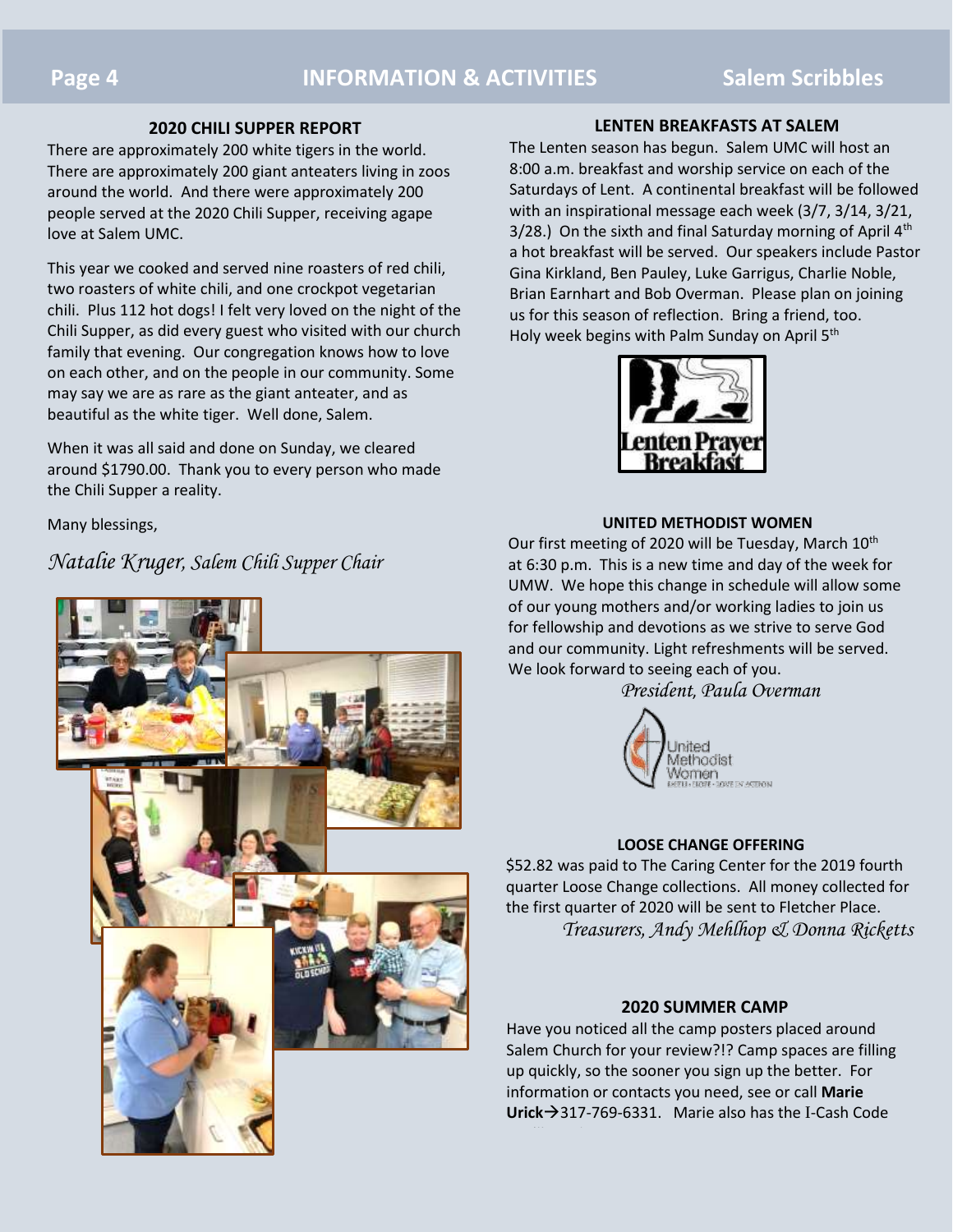#### **OPERATION CHRISTMAS CHILD 2020**

The kids are off and running again for the 2020 OCC project. Now is a great time to find clearance items following the holidays, including Valentine's Day. As you shop, please look at the clearance items to see if anything would work in the boxes…plus it will save money for you, too! Thank you for again participating and supporting this project!



#### **PALM SUNDAY EGG HUNT**

Calling all children and grandchildren of Salem families… It's nearly time for the annual Salem Egg Hunt. On April 5<sup>th</sup> following the church pitch-in lunch the search begins. The meal begins at 11:30 a.m. The egg hunt starts at approximately 12:15 p.m. (rain or shine) Sign-ups for the children aren't required for participation in the event, **but they do help with the planning.** Please share your child's name and age with Paula Overman. Remember to bring a basket or bag for gathering eggs. Contact Paula at 317-445-9597 email pover5220@aol.com.

#### **YOUTH EGG STUFFING WORK-DAY**

Please help prepare for the Salem Egg Hunt by FILLING THE EGGS on Sunday, March 29<sup>th</sup> (following Worship Service) from 10:45 a.m. until about 12 noon. Adults may join in on the fun too! Refreshments will be provided. Please

see Paula Overman for more details.



#### **EGG HUNT DONATIONS**

Want to help with needed items for the Salem Egg Hunt? Please see the list of some of the needed items for filling the plastic eggs and for the prizes our young seekers will receive. Each participant will receive a prize and of course the candy they find too. Please have your donations to church by **Sunday March 29th** You may give them directly to Paula or you may leave them on the table marked EGG HUNT downstairs in fellowship hall. For more details, please contact Paula Overman at pover5220@aol.com or call 317-445-9597. Thank you

#### **SALEM'S EASTER SUNRISE SERVICE**

This inspirational service in celebration of our risen savior, Jesus Christ, will be at 7:30 a.m. on Easter Sunday April  $12<sup>th</sup>$  to help plan this service or to participate in any way please see Pastor Gina or Paula Overman.

#### **SALEM EASTER BREAKFAST**

Your assistance is needed to help prepare, serve and straighten up the kitchen for Salem's Easter Morning Breakfast on Sunday April 12<sup>th</sup> It will immediately follow Sunrise Service and end before the 9:15 Worship Service begins. To sign-up or obtain more details, please call Bob Overman 317- 445-9536 or email him at salemumc\_bulletin@sbcglobal.net



#### **SAFE PARKING**

At the 'back door' please always keep the center lane open. You may park near the building or near the grassy area. However, the center lane is used for dropping off people/items and then moving on to park elsewhere. The reason for keeping the center lane open is so no one parking at the lower level gets blocked in and can easily pull out to exit from the center lane, down the 'hill' and out the cemetery exit gate. This allows for maximum safety.

Additionally, if you park on the side of the church where the road is located – whether parallel or diagonally – always make sure your car is completely off the road, not sticking out even an inch! There is heavy traffic on Kissel Road, and we certainly don't want any fender benders. Be very careful as you back up to exit those parking spaces. Thank you.



## **LIST OF NEEDED ITEMS FOR EGG HUNT**

- For egg filling, **candy must be individually wrapped**
- (4) Rolls of Quarters (4) bags of Smarties
- (6) bags of Skittles (6) bags of M&M's
- (4) bags of foil-covered chocolate eggs
- (4) bags of Gummy Life Savers
- (6) bags of Reese's peanut butter eggs
- For prize awards to the seekers
- (3) large kites (1) soccer ball
- (1) basketball (1) Nerf football
	-
- (1) kick ball (2) board books

Please see Paula Overman for additional items needed.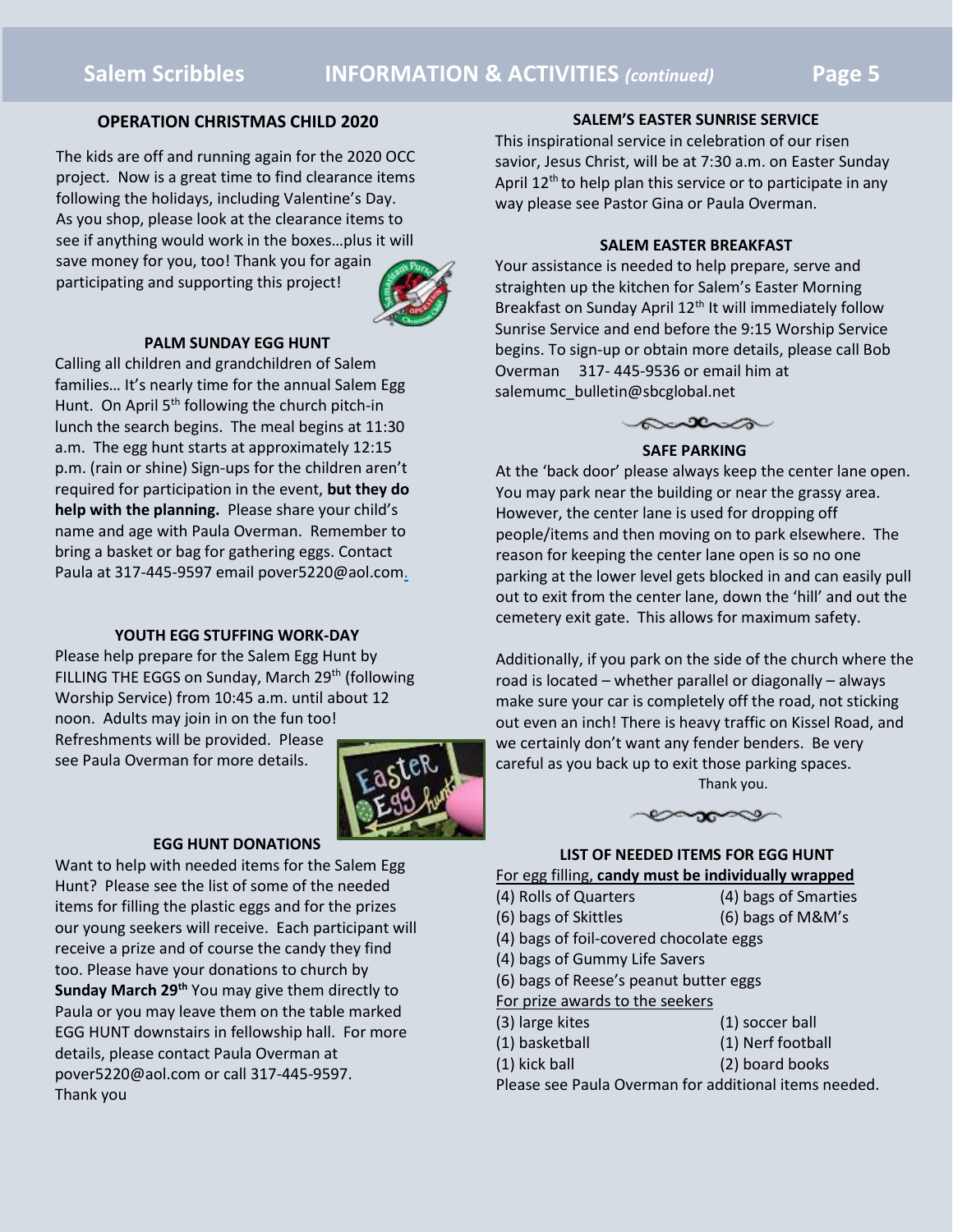# **MANY THANKS TO…**

- February refreshment providers **The Forthum's, , Lynda Wayman, Shipley's & Chili Supper Lef[tovers.](https://www.faithclipart.com/fca/affiliate.do?id=58&coupon=christmas)**
- Our faithful acolytes **Ruth, Haven, Khamiya, Sydney, Rebecca & Kaitlyn**
- February smiling greeters **Marie Urick, Deb Shook & Pat Arnold**
- **Moms, dads & kids supervised by Danean Thatcher** for baking goodies, the profits of which go towards the 2020 OCC boxes.
- **Eric Hand** and **Tim Ottinger** for transporting Rummage Sale leftovers to The Caring Center in Lebanon.
- **Eric Hand/Missions** reported best profits ever for Rummage Sale **- \$1,414.13!**
- **EVERYONE** who donated, worked, attended, plus brought friends and family to the Annual Chili Supper.
- **Natalie Kruger** who fed the '200' by chairing this year's Chili Supper and always with a smile on her face!! Her family also plays a huge role in supporting her and helping in many ways, as does our Salem family.
- **Salem Choir, Director Luke** and **Pianist Tina** for putting in practices in order to present lovely songs in February.
- **Sound Ecologies** for presenting classical guitarist **Joseph Jones** for another entertaining recital by a very talented young man.
- **"Stones Crossing"** for beautiful Gospel Bluegrass music at Salem's February 16th Worship Service. The Mark Graham family of singers have many close personal ties to Salem Church. Salem is positive Grandma Louise Graham was very pleased with their blessing of music for Salem that Sunday morning.



- **EVERYONE** who donated blood this month the gift of life.
- **The OVERMAN's** for organizing the Lenten Breakfast Series with guest speakers.
- **TINA HAND** for researching the organ and piano options for Salem UMC, aided by Luke Garrigus. Our Gem of and Organ will be repaired and preserved. And take-a-look at our new piano!! Thank you, Music Department!!

| <b>Lessons</b>          | March 1 <sup>st</sup>   | March 8th           | March 15th    | March 22nd       | March 29th      |  |  |
|-------------------------|-------------------------|---------------------|---------------|------------------|-----------------|--|--|
| Old<br><b>Testament</b> | Genesis 2:15-17; 3:1-7a | Genesis 12:1-4a     | Exodus 17:1-7 | 1 Samuel 16:1-13 | Ezekiel 37:1-14 |  |  |
| Psalm                   | Psalm 32                | Psalm 121           | Psalm 95      | Psalm 23         | Psalm 130       |  |  |
| <b>Epistle</b>          | Romans 5:12-19          | Romans 4:1-5, 13-17 | Romans 5:1-11 | Ephesians 5:8-14 | Romans 8:6-11   |  |  |
| Gospel                  | Matthew 4:1-11          | John 3:1-17         | John 4:5-42   | John 9:1-41      | John 11:1-45    |  |  |

## **Lectionary Readings for March 2020**

### **MARCH FELLOWSHIP & GREETERS**

| <b>MARCH</b> | <b>GREETER</b>          |  |
|--------------|-------------------------|--|
| March 1      | <b>Volunteer Needed</b> |  |
| March 8      | <b>Volunteer Needed</b> |  |
| March 15     | Deb Shook               |  |
| March 22     | Pat Arnold              |  |
| March 29     | <b>Volunteer Needed</b> |  |
|              |                         |  |

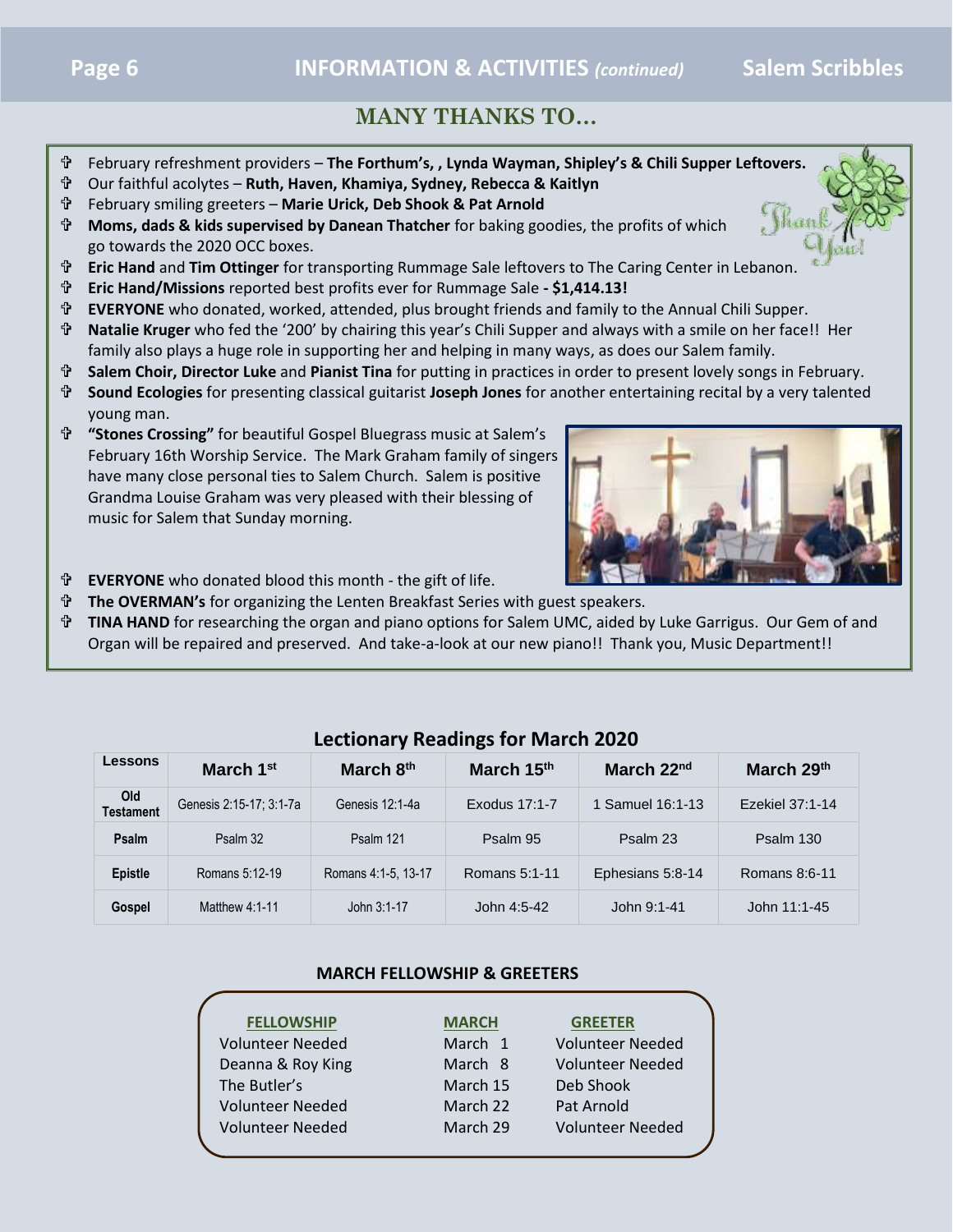

**Wanting the very best for someone else regardless of the cost to yourself.**





To seventh-grader Rebecca Ottinger in her first solo competition with ISSMA (Indiana State School Music Association) with aunt Tina Hand as her piano accompanist. And she won a Gold Medal {1st Place} for her performance!! Rebecca is the daughter of Susan & Tim Ottinger.

"Homeward Bound" written by Marta Keen was her song of choice and no, it is not the Simon and Garfunkel version. This version is just beautiful, and Rebecca sung it at Salem a couple weeks ago - you can listen to this song on

YouTube. <https://www.youtube.com/watch?v=878OTcl6iw8>

### **ZIONSVILLE CHORALAIRES**

Daughter of Steve Hipsky, sophomore Lexi is a member of this choir. They already have one Grand Championship this year. Below are some of their performance dates - you really need to try to attend one of their concerts. Their music is fantastic!!

- 2/8- Pike High School 1st place Grand Champions!!
- 2/22- Franklin Central High School (Finish TBA)
- 2/29- Mooresville High School (Finish TBA)
- 3/10- ZCHS Winter Choral Concert (7pm)
- 4/28- ZCHS Spring Choral Concert (7pm)
- 5/8-5/9- ZCHS Show Choir Finale Concert (3 total shows)





#### **Thank you, Joseph, for your beautiful music.**





**We baked and you enjoyed! Thank you.**